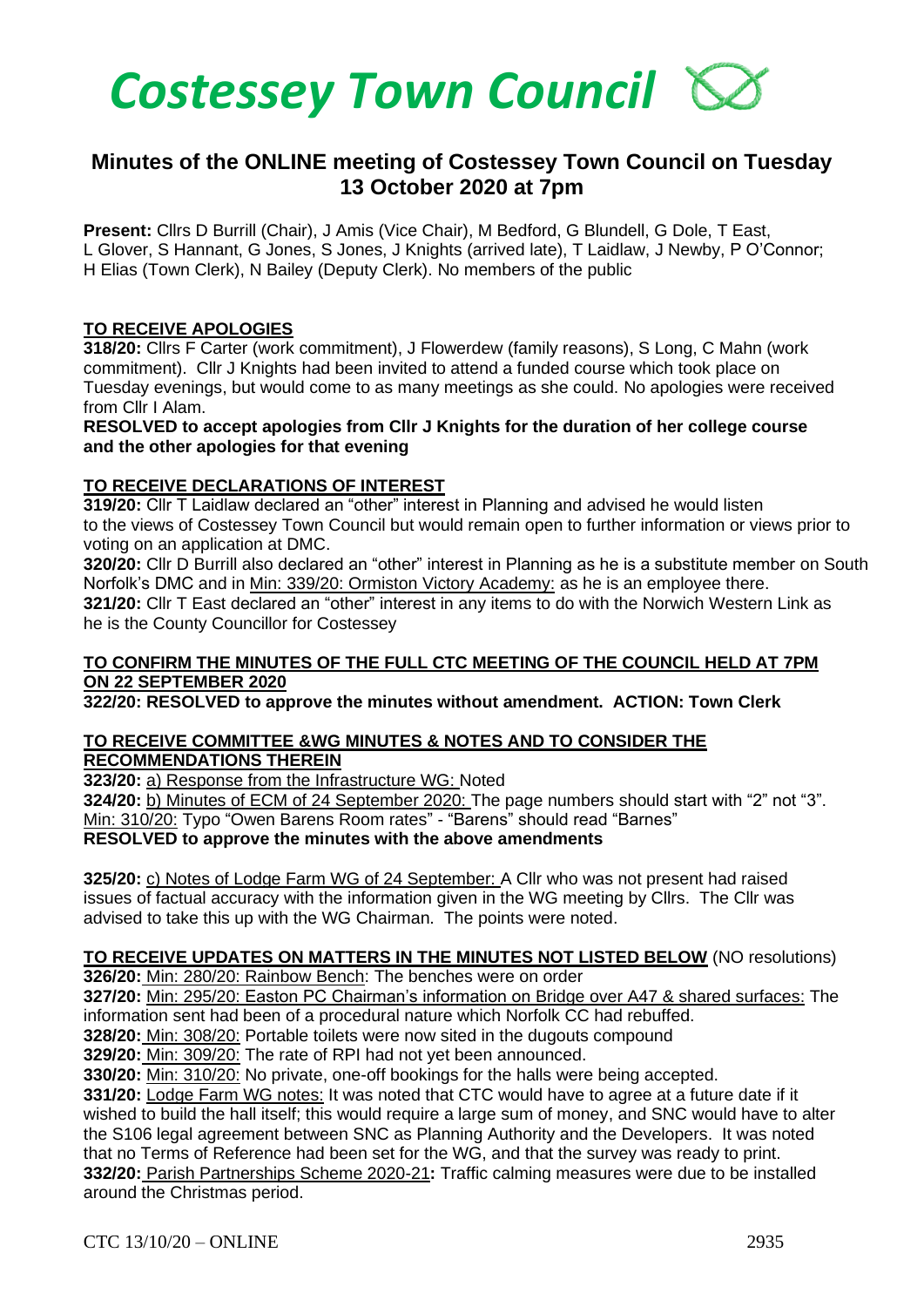# **TO ADJOURN THE MEETING FOR 15 MINUTES' PUBLIC PARTICIPATION**

**333/20:** As no members of the public were present a resolution was not passed

# **TO MAKE RECOMMENDATIONS ON PLANNING APPLICATIONS, AND RECEIVE INFORMATION ON APPEALS & OTHER PLANNING MATTERS**

**334/20: a) Planning applications for consideration:**

i) 2020/1239: Mr Antony Nash - 316 Dereham Road, NR5 0SJ - Extension to workshop/games room - **Comment: The proposed building would be considerably larger than the existing shed. It would be located very close to the boundary with the neighbouring property on Folwell Road to the south. It would result in a considerable loss of amenity, loss of light and cause overshadowing of the property on Folwell Road. It would be overdevelopment of the site and would be detrimental to the street scene because of the mass and scale of the building. It was suggested that a Planning Officer visit the site to check the impact on the neighbour, especially in relation to light and overshadowing. RECOMMEND REFUSAL**

ii) 2020/1747: Mr George Carrs - 104 West End, NR8 5AJ - Retention of front dormer and first floor rear extension (**resubmission of 2019/2466**) - **Comment: This is potentially contentious as it is a resubmission of 2019/2466 which was refused by both CTC and South Norfolk; however, the applicant continue to build and is now seeking approval for something which was previously refused as it appears no different from the previous application. This is a semidetached chalet and the rear roof extension cuts into within six inches of the neighbour's window. Councillors re-iterated their previous objections: Poor design, unsightly, overshadowing of neighbours, overbearing in size and proportion, overdevelopment of site, not in keeping with the surrounding dwellings, loss of amenity to neighbours (Neighbour's objections noted). The original application refusal should be enforced and the applicant should be asked to remove the first floor extension. RECOMMEND REFUSAL**

iii) 2020/1794: Mr Jamie Marsh - The Nurseries, Ringland Lane, NR8 5BG - Erection of detached double garage - **RECOMMEND REFUSAL on the following grounds: large garage building close to road fence; overdevelopment of site, overbearing of street scene in picturesque area; forward of the building line and right up against the living space - it would be better to locate new garage to the side of the existing premises.**

iv) 2020/1810: Mr Joseph Davies - 1 Hillvue Close, NR5 0NQ - Demolition of existing garage and erection of single storey extension and dormer replacement - **Comment: This is a corner plot where the house fronts Hill Road. Existing garage and dormer are no longer fit for purpose. This would improve the bungalow - APPROVE**

v) 2020/1825: Mrs L Keeler - Northfields (Plot 16), Ringland Lane, NR8 5BG - **Variation of condition 2 of PP 2018/2037** - to amend the design and layout Application Type:

Removal/Variation of Condition (S73) - **Comment: Planning permission had already been granted by SNC for a previous completely different design and layout. New design proposal was considered better than the previous one as it appeared to be more in keeping with the rural surroundings. It was noted that this area was previously amenity land used by anglers, rather than residential. Concerns were expressed about the low-lying nature of the plot and sewerage treatment provision; visibility onto the road was also a concern, so the splay should be wide to ensure sight lines, which would probably require the removal of some of the hedging along the frontage. Queries were raised as to what S73 referred to, then noted that it was to do with the Town & Country Planning Act, but Cllrs stated an explanation would have been better included in the description. APPROVE with condition re sight lines and splay**

**335/20: b) Information & Planning decisions received from South Norfolk & Norfolk County Councils:** (\*Information only. (No decisions needed) See separate sheet – Noted Applications 2020/1868 at 8, Marshall Close, NR5 0ED, & 2020/1871 at 1, Foxhouse Road NR8 5HL: These had arrived too late for the meeting agenda and required a response before the next meeting. Objectors were advised to contact South Norfolk Council Planning Dept to make their views known.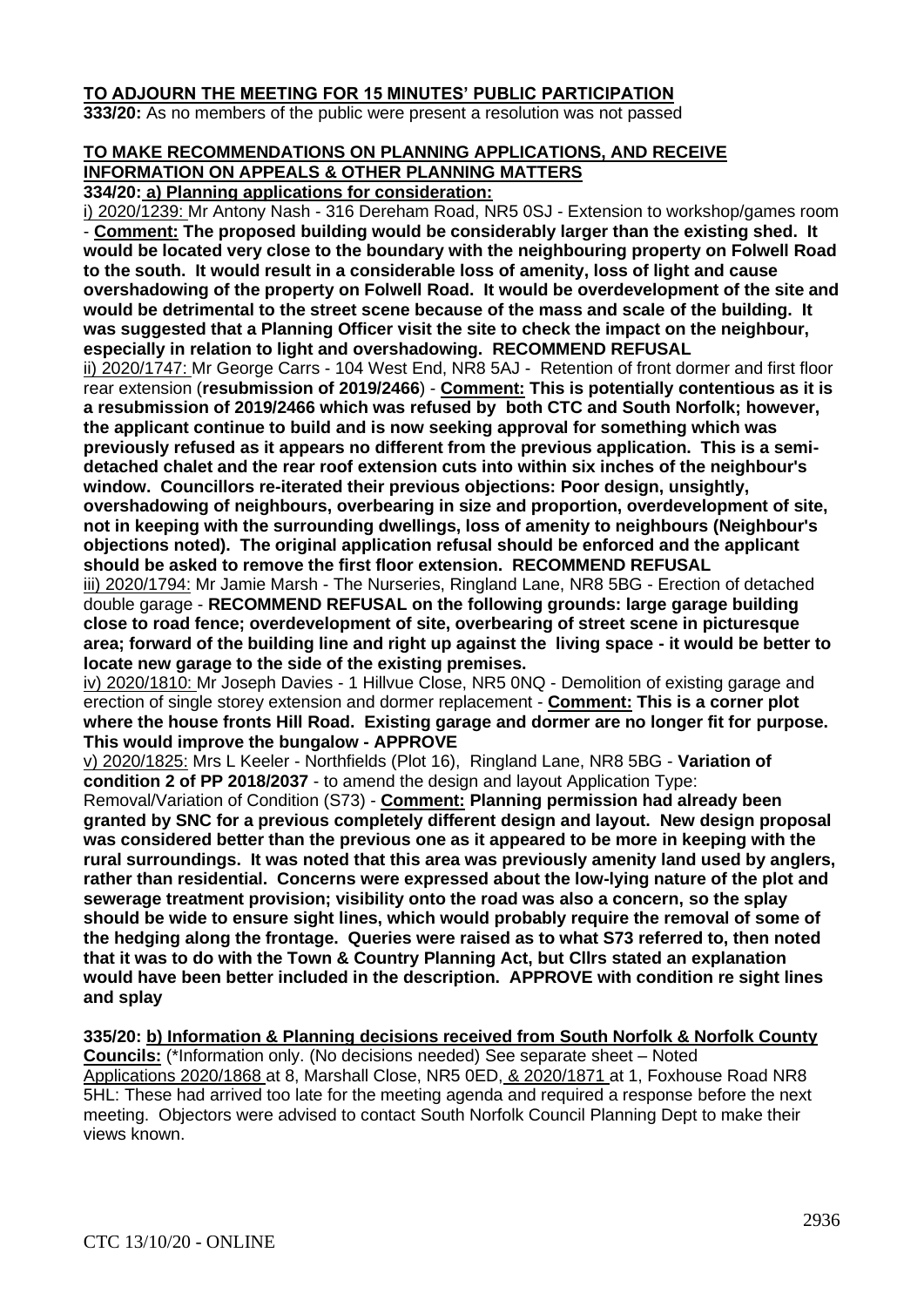# **TO CONSIDER FINANCE MATTERS**

**336/20:** As the monthly accounts were now seen by the Finance, Budgets & Staffing Committee monthly in advance of a streamlined version being sent to full Council, the accounts would be put to the next meeting. **ACTION: Town Clerk**

# **TO CONSIDER HIGHWAYS MATTERS**

**337/20:** Cllr J Knights joined the meeting at 8.10pm**.** 

**338/20:** a) Parish Partnerships suggestions: Responses from the local Highways Engineer were considered. As Sir Alfred Munnings Road had not yet been adopted it was suggested the proposed improvements to the crossing point could be considered for the following year's Parish Partnership Scheme. The Community Park CIO were investigating funding for *Beware of the deer* signs. Mirrors were not allowed under the scheme. Wig Wag lights required further research into the best location. **ACTION: Town Clerk**

## **TO RECEIVE CORRESPONDENCE** (Verbal and written)

**339/20:** Ormiston Victory Academy: Consultation on admission arrangements: Noted

# **TO RECEIVE DISTRICT COUNCILLORS' REPORTS**

**340/20:** DCllr T Laidlaw reported that, since March 2020, SNC's Development Management Committee (DMC) had been reduced from nine members to five and were meeting remotely twice a month instead of once, but with a shortened agenda. This would continue to the end of the year. SNC were looking at commercialisation to improve their financial resources. A new combined website for South Norfolk and Broadland councils was planned. A response to the new Planning White Paper had been considered at full Council. The NPPF, Local Plan and GNP could be overtaken by the proposed three-tiered system for planning – "Protected", "Developable" and "Growth".

**341/20:** DCllr S Blundell had been involved with SNC's register of housing; there was currently a debate under the "Two Councils, One Team" slogan as to how to allocate houses and who should get priority between Broadland and South Norfolk Council areas.

**342/20:** DCllr Burrill had been to the same briefings, put forward a response and suggested delegation to officers.

## **TO CONSIDER THE LATEST GOVERNMENT GUIDANCE ON COVID 19**

**343/20:** The Government had just introduced the "Rule of Six". However, there were a great number of exceptions, especially to do with indoor organised sport and exercise and education classes. These could take place in what the Government termed "Covid secure" environments. CTC halls complied with the requirements with gel, mask use, one-way systems, floor stickers, distancing of furniture, reduction in numbers per room, extra cleaning etc. The level of infections was relatively low in Norfolk at present compared with other parts of the country, though rising.

**TO RAISE MATTERS OF STRATEGIC IMPORTANCE** (for discussion only - No resolutions) **344/20:** West End: the double yellow lines in West End near the shops and school had all faded and needed re-painting. These were still on the plan, but Covid 19 had led to difficulties in completing scheduled work.

**345/20:** A47 Flyover bridge at Longwater Interchange: A pedestrian had slipped on mud whilst attempting to cross the flyover and had fallen into the carriageway. Fortunately they had been seen. The work to turn the southern roundabout into a tear drop with associated improvements for pedestrians had been delayed twice. Clerk to contact NCC to enquire about timetable for bridge improvements. **ACTION: Town Clerk**

**346/20:** Oval Road to Dereham Road Cycleway: This was back out to consultation.

**347/20:** Marriott's Way: NCC are to do work on the area near Gunton Lane at the boundary of Norwich and Costessey and remove trees at Hellesdon Station.

**348/20:** Queen's Hills Northern Basin: This had been pumped out and water discharged over the proposed sports pitches. The SNC Director of Planning had been informed.

#### **349/20: THE DATE OF THE NEXT ON-LINE MEETING WAS CONFIRMED as Tuesday 3 November 2020 at 7pm**